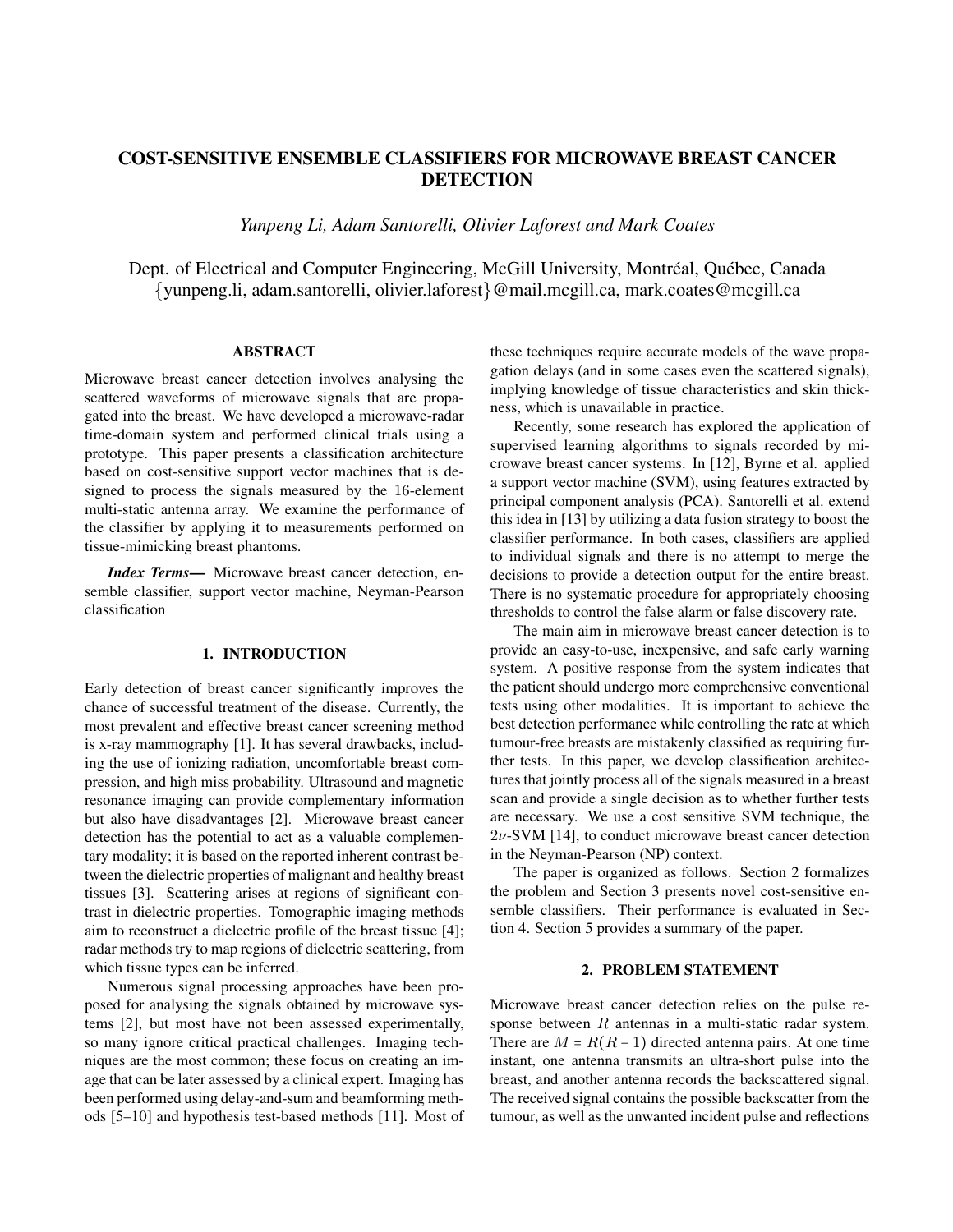from the skin. A scan is complete when signals have been recorded for all antenna pairs.

Assume that we have access to a set of  $K$  labelled training scans  $Z_{1:K}$  from different breasts, as well as a set of T test scans  $Z_{K+1:K+T}$ . A scan  $Z_k = [z_k^1, z_k^2, \dots, z_k^M]^T$  contains the received pulses from all antenna pairs, where  $z_k^m$  denotes the pulse from antenna pair  $m$  in the  $k$ -th scan. A label  $y(Z_k) = -1$  indicates that there is no tumour in scan k, and  $y(Z_k) = +1$  indicates the existence of the tumour. The problem is then to classify the test data based on the information obtained from the training data. Our goal is to minimize the miss probability  $P_M$  of the system, subject to the constraint that the false positive rate  $P_F$  is less than a specified value  $\alpha$ .

In our application, we denote the classification results to the test data set  $Z_{K+1:K+T}$  by  $\hat{y}(Z_{K+1:K+T})$ , and the classifier is trained on the training data set  $Z_{1:K}$ . We define  $t_{+}$  =  $\{t : y(Z_{K+t}) = +1\}$  and  $t_{-} = \{t : y(Z_{K+t}) = -1\}$ , and denote the cardinality of each set by  $T_+$  and  $T_-$ , respectively. The empirical false positive rate  $\hat{P}_F$  is then defined as

$$
\hat{P}_F = \frac{\sum_{t \in t_-} (\hat{y}(Z_t) = +1)}{T_-} \ . \tag{1}
$$

Similarly, the empirical miss probability  $\hat{P}_M$  is

$$
\hat{P}_M = \frac{\sum_{t \in t_+} (\hat{y}(Z_t) = -1)}{T_+} \ . \tag{2}
$$

Due to the high variation inherent in the empirical false positive rate  $\hat{P}_F$ , we can accept  $\hat{P}_F$  to be larger than  $\alpha$  in practice. A scalar performance measure  $\hat{e}$  is proposed in [15],

$$
\hat{e} = \frac{1}{\alpha} \max\{\hat{P}_F - \alpha, 0\} + \hat{P}_M,
$$
\n(3)

which serves as the parameter selection criterion in the training stage and the evaluation measure for different classifiers.

#### 3. COST-SENSITIVE ENSEMBLE CLASSIFIER

Our cost-sensitive ensemble classifier consists of three main components: feature extraction, classification, and fusion.

#### 3.1. Feature extraction

The breast scan data  $Z_{1:K}$  lie on a space with dimension  $\mathbb{R}^{N \times M}$  (N = 2048 and M = 240 in our system). Classification performed directly in such a high dimensional space will be difficult. We can reduce the dimension by first extracting pertinent features from the received signals. A natural approach is to apply dimension reduction to the individual signals recorded by each antenna pair. During training, PCA is performed on  $z_{1:K}^m$  to obtain the principal component coefficients and scores for antenna pair  $m$ . We keep the first  $d$ scores  $x_{1:K}^m$ , and use the obtained coefficients to compute the scores for the test data,  $x_{K+1:K+T}^m$ . These feature vectors are then used as the input to the classifier.

#### 3.2. 2ν-SVM classifier

Support vector machines [16] are among the most effective methods for binary classification. Given a set of  $K$  labeled training samples  $(x_k, y_k)_{k=1}^K$ , where  $x_k$  is a feature vector of dimension d, and the label  $y_k$  indicates the class of  $x_k$ , and SVM first transforms the d-dimensional input vector  $x_k$  into a higher dimensional space through a mapping function  $h(x)$ , in the hope that the transformed data will be easier to classify. The kernel function computes the similarity of the data in the higher dimensional space without computing the coordinates of the data in that space. One popular choice is the radial basis function kernel, parameterized by  $\gamma$ :

$$
K(x, x') = \langle h(x), h(x') \rangle = \exp(-\gamma \|x - x'\|^2) \tag{4}
$$

The SVM then identifies a hyperplane that has the largest distance to the nearest training data points of any class in the higher dimensional space. These nearest data points are called *support vectors*. The distance between the decision boundary and the support vectors is called the *margin*. The *score function* of the SVM is defined as

$$
f(x) = w^T h(x) + b \tag{5}
$$

where  $w$  is the normal vector to the max-margin hyperplane, and the bias term b defines the decision boundary.

In the  $\nu$ -SVM [17], the maximum margin solution can be translated into a quadratic programming problem, which penalizes the margin errors by introducing slack variables  $\epsilon_k$ :

$$
\min_{w,b,\epsilon,\rho} \frac{1}{2} ||w||^2 - \nu \rho + \frac{1}{K} \sum_{k=1}^K \epsilon_k
$$
 (6)

subject to  $\epsilon_k \geq 0, \rho \geq 0, y_k f(x_k) \geq \rho - \epsilon_k, \forall k$ 

 $\nu \in [0, 1]$  serves as an upper bound on the fraction of margin errors and a lower bound on the fraction of support vectors; and  $\rho$  influences the width of the margin.

To allow the assignment of the different costs to different types of errors, the  $2\nu$ -SVM [14] was proposed as an extension. The  $2\nu$ -SVM takes the form [18]:

$$
\min_{w,b,\epsilon,\rho} \frac{1}{2} ||w||^2 - \nu \rho + \frac{w_+}{K} \sum_{k \in k_+} \epsilon_k + \frac{1 - w_+}{K} \sum_{k \in k_-} \epsilon_k \tag{7}
$$

subject to  $\epsilon_k \geq 0, \rho \geq 0, y_k f(x_k) \geq \rho - \epsilon_k, \forall k$ .

 $\nu$  and  $w_+$  can be formulated using  $\nu_+$  and  $\nu_-$ :

$$
\nu = \frac{2\nu_{+}\nu_{-}K_{+}K_{-}}{(\nu_{+}K_{+} + \nu_{-}K_{-})K}
$$
(8)

$$
w_{+} = \frac{\nu_{-}K_{-}}{\nu_{+}K_{+} + \nu_{-}K_{-}} = \frac{\nu K}{2\nu_{+}K_{+}} \tag{9}
$$

where  $\nu_+ \in [0, 1]$  and  $\nu_- \in [0, 1]$  bound the fractions of margin errors and support vectors from each class. We can assign different costs to different types of errors by adjusting  $(\nu_+,\nu_-).$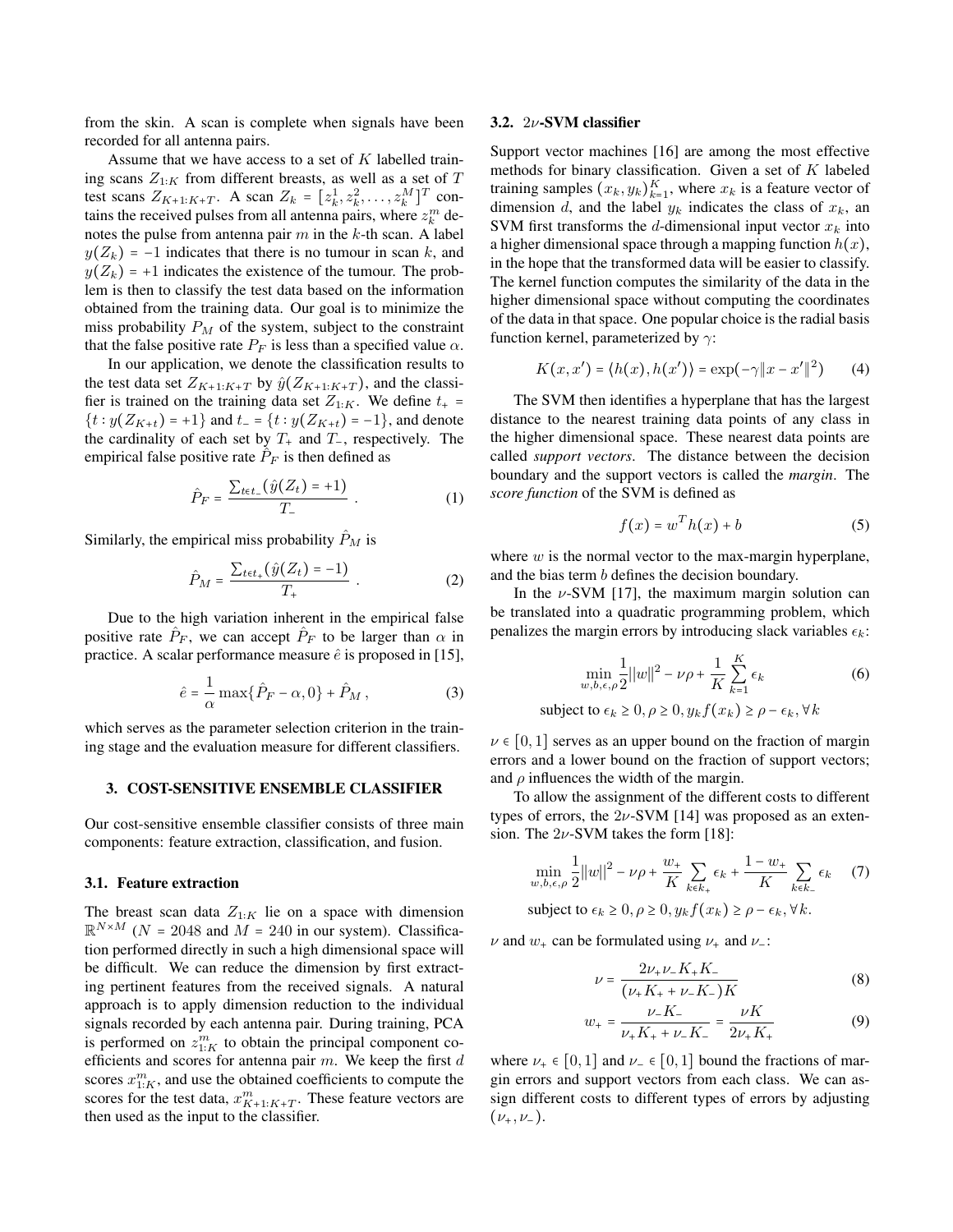We apply a cross-validation procedure to choose  $\nu_{+}$  and  $ν_$  so that  $\hat{e}$  for a given  $\alpha$  is minimized.  $\bar{K}$ -fold cross validation partitions the training set into  $K$  folds. The model is trained on all but the  $\bar{k}$ -th fold, and is tested on the  $\bar{k}$ -th fold. We iterate through the process until all folds are used as the testing data just once. The empirical NP measures obtained from each fold are then averaged to generate  $\hat{e}$ .

#### 3.3. Classification architecture

#### *3.3.1. Feature fusion classification approaches*

We can concatenate the scores  $x_{1:K}^m$  and  $x_{K+1:K+T}^m$  from different antenna pairs together to obtain feature vectors  $X_{1:K}$ and  $X_{K+1:K+T}$ . The feature vector  $X_k$  is of length  $Md$ , which are used by  $2\nu$ -SVM classifiers to perform tumour detection. This approach is shown in Figure 1.



Fig. 1. The feature fusion classifier approach.

#### *3.3.2. Classifier fusion approach*

The concatenated feature vector in the feature fusion approach lies on a high dimensional space  $\mathbb{R}^{Md}$ . This may lead to poor classification results when there are only limited training data. To address this, we can use the feature vectors from each antenna pair to directly train  $2\nu$ -SVM classifiers. The dimension of the feature space is then only  $d$ . We average the classifier outputs and apply a threshold to obtain a final decision. The architecture is shown in Figure 2. The threshold  $\eta$  also provides us with a straightforward control over the false positive rate and the miss probability of the ensemble classifier. The value is selected during the cross validation process described in Section 3.2.



Fig. 2. The classifier fusion approach.

### 4. EXPERIMENT RESULTS

#### 4.1. System overview and data collection

We built a 16-element antenna array time-domain system (Figure 3(a)) and used it to collect data from breast phantoms that are fabricated to mimic the dielectric properties of breast tissues [19]. A short-duration pulse, with spectral content in the 2-4 GHz range, is fed into a  $16 \times 2$  switching matrix which chooses the specific antenna pairs for transmitting and receiving the signal. This process is repeated for each antenna pair, which results in 240 pulses recorded by an oscilloscope with an equivalent-time sampling rate of 200 GSa/s.



(a) Experiment system (b) Phantoms and plugs

Fig. 3. The 9 constructed phantoms and the plugs used to create phantoms with or without tumours.

We constructed 9 breast phantoms with varying dielectric properties. Three are heterogeneous and contain glandular structures that make up approximately 25%, 35%, and 50% of the total volume (Figure 3(b)). We rotate these three phan-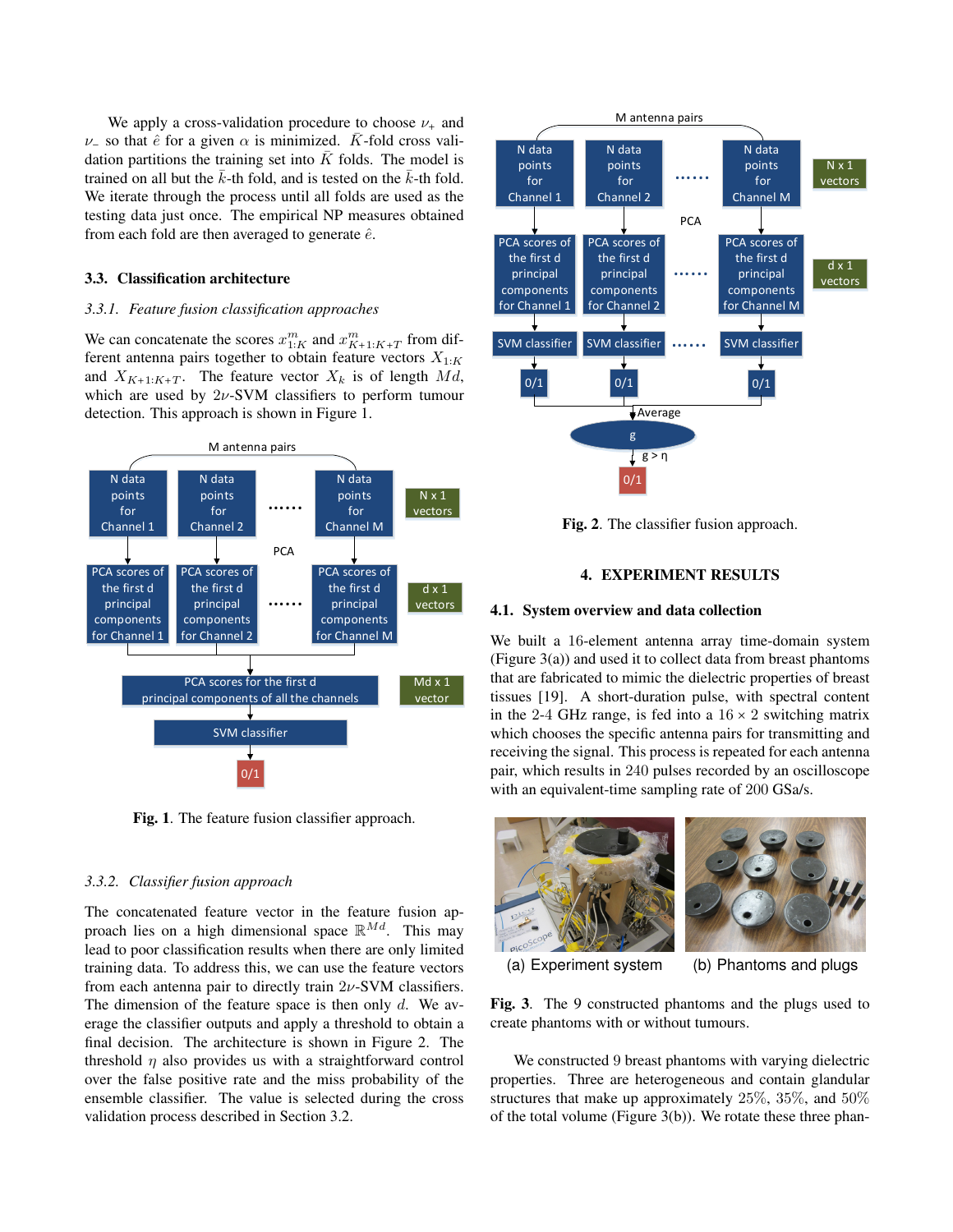toms by  $120^{\circ}$  to mimic 6 new phantoms; we thus have 15 phantoms in total. We can insert a fat plug or a tumour plug to mimic the tumour-free and tumour cases for all phantoms expect Phantom 1, which does not have a plug position so we only have baseline (tumour-free) recordings. We collected 10 sets of baseline scans for each of the 15 phantoms, and 10 sets of tumour scans for each phantom except Phantom 1. Different scans were performed on different days, to mimic the real clinical trial scenario. In all, we have 150 sets of baseline scans and 140 sets of tumour scans. A bandpass filter is applied to eliminate low- and high-frequency noise.

#### 4.2. Performance evaluation

We use 13 breast phantoms to construct the training data, and use the remaining 2 for the test data set. Thus there are  $\binom{15}{13}$  = 105 training and testing data combinations. We use 13-fold cross validation to identify parameters for each training-testing data combination. We set the number of principal components retained  $d = 30$ , which gives relatively low NP measures during cross-validation.  $\alpha$  is set to 0.05 as the desired upper bound of the false positive rate. We perform parameter selection in two stages: in the first stage, a coarse grid is used; after a "good" region where parameter values lead to relatively low generalization errors is identified, we conduct cross validation on a finer grid (Table 1).

|                  | coarse grid                                | finer grid for $\alpha = 0.05$                                                     |
|------------------|--------------------------------------------|------------------------------------------------------------------------------------|
|                  | $\overline{2^{-15}, 2^{-11}, \ldots, 2^5}$ | $\sqrt{2^{-5}, 2^{-4}, \ldots, 2^{5}}$                                             |
|                  |                                            | $\nu_+$   0.001, 0.01, 0.1, 0.3, 0.6, 1   0.001, 0.003, 0.01, 0.03, 0.1            |
|                  |                                            | $\nu = [0.001, 0.01, 0.1, 0.3, 0.6, 1]$ $\overline{0.001, 0.003, 0.01, 0.03, 0.1}$ |
| $\boldsymbol{r}$ | $-0.4, -0.2, \ldots, 0.4$                  | $-0.3, -0.2, \ldots, 0.3$                                                          |

Table 1. Candidate parameter values.

|             | $P_F$     | $P_M$     | average error | ê.       |
|-------------|-----------|-----------|---------------|----------|
| Feature     | 0.019     | 0.017     | 0.019         | 0.093    |
| fusion      | [0, 0.05] | [0, 0.1]  | [0, 0.05]     | [0, 0.1] |
| Classifier  | 0.033     | 0.005     | 0.021         | 0.233    |
| fusion      | [0, 0.1]  | [0,0]     | [0, 0.05]     | [0,1]    |
| <b>DMAS</b> | 0.053     | 0.946     | 0.546         | 1.52     |
|             | [0, 0.13] | [0.85, 1] | [0.53, 0.56]  | 1, 2.4   |

Table 2. Average generalization errors and their 10% and 90% quantiles (shown in the square brackets).

Table 2 reports the mean and the 10% and 90% quantiles of the different types of errors across different train-test pairs. We compare performance with two other algorithms. The first is the SVM classifier in [12], which essentially reports the intermediate classifier outputs of Figure 2 as the final result. The average generalization error is 0.129. We also compare to classification based on the maximum voxel intensity of the delay-multiply-and-sum (DMAS) imaging algorithm [6]. We create differential images using the first baseline scan of each phantom as a calibration scan. Figure 4 shows a histogram of the maximum voxel intensities of the generated images.



Fig. 4. Maximum image intensity from each scan.

Figure 5 shows the receiving operating characteristic (ROC) curves for the two architectures we have proposed and the DMAS thresholding approach. We observe from this figure and Table 2 that both fusion approaches greatly improve the classification performance. They also control the false positive rate to be less than the desired level  $\alpha = 0.05$ for most of the time, leading to a much smaller empirical generalization NP performance measure  $\hat{e}$  compared to the DMAS-based detection algorithm. By varying  $\alpha$ , we can control the trade-off between the false positive rate and miss probability. On the basis of these results, we cannot conclude that feature fusion or classifier fusion is preferable, and more extensive testing is required.

#### 5. CONCLUSIONS

This paper introduces two different classification architectures for microwave breast cancer detection. The architectures fuse information from all signals recorded by a multistatic antenna array and employ  $2\nu$ -SVM classifiers to control the trade-off between the false positive rate and the detection power. Experimental results with measurements collected using a 16-element antenna array prototype applied to tissuemimicking breast phantoms demonstrate the effectiveness of the proposed architectures.



Fig. 5. ROC curves obtained by varying  $\alpha$ .